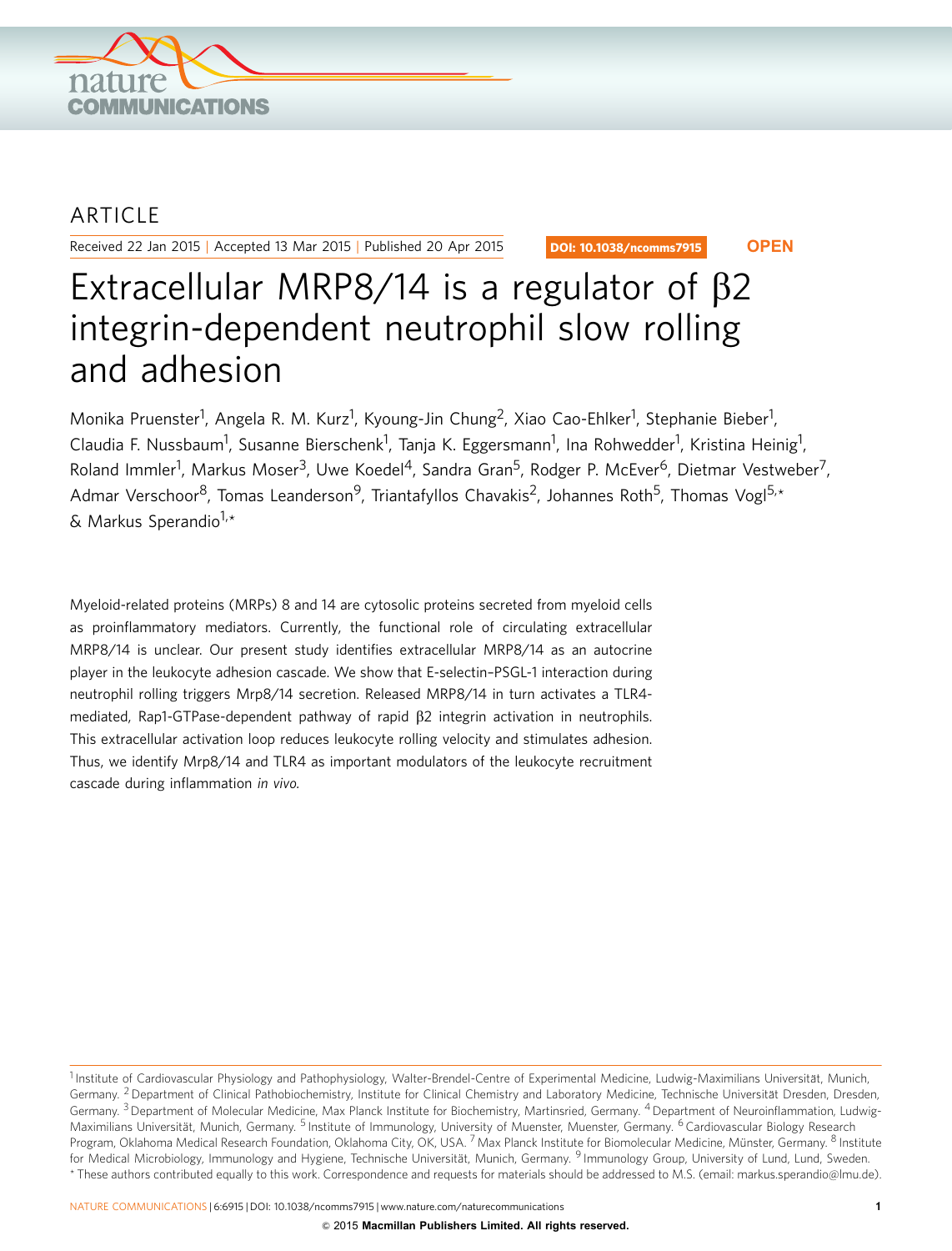Myeloid-related protein 8 (MRP8, also known as S100A8<br>
or calgranulin A) and myeloid-related protein 14<br>
(MRP14, S100A9, calgranulin B) are two members of<br>
the S100 family characterized by two calgium-binding EE-band or calgranulin A) and myeloid-related protein 14 the S100 family, characterized by two calcium-binding EF-hand motifs, which are connected by a central hinge region  $1,2$ . They form a heterocomplex (MRP8/14, also known as calprotectin), which is considered to be the physiologically relevant form<sup>3</sup>, and are found in the cytosol of neutrophils representing 40% of the cytosolic protein content in neutrophils[4](#page-9-0). The Mrp8/14 complex is released from myeloid cells during inflammatory events through an alternative, Golgi-independent route<sup>1,2</sup> and exerts its Golgi-independent route<sup>[1,2](#page-9-0)</sup> proinflammatory effect on endothelial cells<sup>5</sup>, phagocytes<sup>6–8</sup> and lymphocytes<sup>[9](#page-9-0)</sup>. Recently, it has been shown that Mrp8/14 may also be involved in the regulation of adaptive immune  $resposes<sup>10</sup>$ . Several inflammatory disorders including chronic bronchitis $\frac{11}{2}$ inflammatory bowel disease $^{12,13}$ , rheumatoid arthritis $^{14}$ , psoriasis $^{15}$ or systemic-onset juvenile idiopathic arthritis<sup>16</sup> are associated with elevated serum levels of MRP8/14. As a consequence, these proteins are suitable biomarkers of inflammation and are used to monitor<br>the response towards anti-inflammatory therapy<sup>14,17,18</sup>. the response towards anti-inflammatory Interestingly, the exact function of serum-circulating MRP8/14 during an inflammatory response has remained elusive. This has also been attributed to the fact that the intracellular function of MRP8/14 may be fundamentally different to its extracellular function as an alarmin molecule<sup>1</sup>.

In inflammation, leukocyte recruitment follows a defined cascade of adhesion and activation events beginning with selectin-mediated leukocyte capture to and rolling along the inflamed endothelium[19,20.](#page-9-0) This triggers intermediate activation of b2 integrins and consecutive slowing down of the rolling leukocytes. Furthermore, rolling facilitates binding of leukocyte-expressed chemokine receptors to their cognate chemokines presented on the luminal endothelial surface. This in turn induces, together with E-selectin, binding to P-selectin glycoprotein-1 (PSGL1) and full activation of b2 integrins[21,22](#page-9-0) leading to firm leukocyte adhesion to the endothelial surface.

Extracellular MRP8/14 is thought to influence different steps along the leukocyte recruitment process via binding to surface receptors including the Toll-like receptor-4 (TLR4) and the receptor of advanced glycation endproducts (RAGE). It has been shown that extracellular MRP8/14 induces endothelial secretion of the inflammatory chemokine CXCL8 (CXC chemokine ligand 8 also known as IL8) and upregulates Intercellular Adhesion Molecule 1 (ICAM-1) on human microvascular endothelial cells (HMECs) in vitro<sup>5</sup>. In addition, cellular permeability of MRP8/ 14-stimulated-HMEC monolayers increased<sup>[5](#page-9-0)</sup>. Concerning the effect of MRP8 and MRP14 on leukocyte adhesion, Newton and Hogg showed that human MRP14 stimulates neutrophil adhesion to fibrinogen by activating the  $\beta$ 2 integrin Mac-1 ([ref. 7](#page-9-0)). Despite recent progress regarding the function of extracellular MRP8 and MRP14 on leukocyte recruitment, the molecular mechanisms triggering the release of MRP8/14 into the extracellular compartment and the functional outcomes of such a release have remained elusive. In our study, which focused on the extracellular function of MRP8/14, we show that neutrophil rolling on E-selectin present on inflamed endothelium leads to Mrp8/14 secretion. Extracellular Mrp8/14 in turn acts in an autocrine manner through an extracellular activation loop via binding to its receptor TLR4 on neutrophils, which subsequently induces the activation of Rap1 and  $\beta$ 2 integrins and neutrophil slow rolling and firm arrest. Thus, we present a novel mechanism of rapid TLR4-induced  $\beta$ 2 integrin activation involving extracellular MRP8/14 as a modulator of leukocyte recruitment that bridges the steps of rolling and adhesion during an inflammatory response in vivo.

### Results

E-selectin triggers Mrp8/14 release in vitro and in vivo. Recent studies showed that MRP8/14 was released during the interaction of activated monocytes with tumor-necrosis factor (TNF)- $\alpha$ -stimulated, but not resting human umbilical vein endothelial cells  $(HUVECs)^{16}$  $(HUVECs)^{16}$  $(HUVECs)^{16}$ . Here, we investigated which signals on the inflamed endothelium were able to induce MRP8/14 release from activated phagocytes. To this end, we isolated bone marrowderived neutrophils from C57BL/6 wild-type (WT) mice and incubated the cells at  $37^{\circ}$ C in wells pre-coated with E-selectin-Fc, P-selectin-Fc or PBS. Soluble phorbol myristate acetate (PMA) was used as a positive control. Supernatants were collected 10 and 30 min thereafter and analysed for Mrp8/14 by ELISA as described previously<sup>[23](#page-10-0)</sup>. Incubation  $(10 \text{ min})$  of isolated<br>neutrophils with PBS induced Mrp8/14 secretion neutrophils with PBS induced Mrp8/14 secretion  $(42 \pm 4 \text{ ng ml}^{-1})$ ; [Fig. 1a](#page-2-0)). Secretion was significantly increased in the presence of E-selectin  $(96 \pm 13 \text{ ng ml}^{-1})$  and PMA  $(118 \pm 12 \text{ ng m}l^{-1})$ . In contrast, the presence of P-selectin failed to induce a significant increase in Mrp8/14 release  $(64 \pm 11 \text{ ng m}^{-1})$  in this assay. Addition of rat anti-mouse E-selectin antibody 9A9 inhibited E-selectin-induced Mrp8/14 release (39  $\pm$  5 ng ml<sup>-1</sup>; [Fig. 1b\)](#page-2-0). Fc control was unable to induce Mrp8/14 release  $(30 \pm 7 \text{ ng ml}^{-1})$ . Similar results were found after 30 min incubation (PBS:  $52 \pm 8$  ng ml<sup>-1</sup>, E-selectin:  $108 \pm 17$  ng ml<sup>-1</sup> and P-selectin:  $56 \pm 7$  ng ml<sup>-1</sup>) with the exception of PMA, which further increased the release of  $Mrp8/14$  (230 ± 25 ng ml<sup>-1</sup>; [Fig. 1c\)](#page-2-0).

To evaluate E-selectin involvement in Mrp8/14 secretion under in vivo conditions, we injected recombinant mouse  $TNF-\alpha$ ( $r$ mTNF- $\alpha$ ) into the scrotum of C57BL/6 WT mice with or without intravenous (i.v.) injection of E-selectin-blocking monoclonal antibody 9A9 (30 µg per mouse) 15 min before rmTNF- $\alpha$ application. Mrp8/14 serum levels were measured before and 2 h after rmTNF-a treatment by ELISA. Mrp8/14 serum levels of untreated mice were  $249 \pm 66$  and  $273 \pm 105$  ng ml<sup>-1</sup>, respectively. Application of rmTNF-a increased serum levels of Mrp8/14 to  $5,590 \pm 1,013$  ng ml<sup>-1</sup>. Pretreatment of mice with anti E-selectin blocking monoclonal antibody 9A9 significantly reduced serum levels of Mrp8/14 to  $2,292 \pm 206$  ng ml<sup>-1</sup>, indicating that E-selectin is involved in Mrp8/14 release in vivo ([Fig. 1d\)](#page-2-0). In a second set of experiments, we depleted neutrophils from mouse blood to prove that serum Mrp8/14 is neutrophilderived in this in vivo model. For this approach, we pretreated mice with anti-Ly6C antibody 1A8 (30 µg per mouse) 24 h before rmTNF-a treatment. Mrp8/14 serum levels of neutrophildepleted mice were  $130 \pm 19$  ng ml<sup>-1</sup> before rmTNF- $\alpha$  treatment and  $2,100 \pm 505$  ng ml<sup>-1</sup> after rmTNF- $\alpha$  treatment ([Fig. 1d](#page-2-0)). These findings highlight that neutrophils are a central source of serum circulating Mrp8/14 under inflammatory conditions.

E-selectin-triggered Mrp8/14 release is PSGL1 dependent. Under in vivo conditions, E-selectin is known to bind to three different ligands on mouse neutrophils: PSGL1 (gene name: Selpl), CD44 and ESL1 (gene name:  $Glg1)^{24}$  $Glg1)^{24}$  $Glg1)^{24}$ . To identify the E-selectin ligand responsible for E-selectin-triggered Mrp8/14 release, we isolated bone marrow neutrophils from C57Bl/6 WT, Selpl<sup>-/-</sup> and Cd44<sup>-/-</sup> mice, as well as from mice with a Glg1-deficient haematopoietic system. We incubated the cells on wells coated with PBS or E-selectin for 10 min, collected the supernatants and analysed the samples for Mrp8/14 release by ELISA as described<sup>[23](#page-10-0)</sup> ([Fig. 2a](#page-3-0)). PMA was used as a positive control [\(Fig. 2b\)](#page-3-0). Lack of CD44 did not influence the capability of cells to secrete Mrp8/14.  $Cd44^{-/-}$  cells incubated with PBS secreted  $35 \pm 3$  ng ml<sup>-1</sup> Mrp8/14. Incubation of the cells with E-selectin increased the levels to  $75 \pm 9$  ng ml<sup>-1</sup> [\(Fig. 2a](#page-3-0)). Cells from  $Glg1^{-/-}$  and  $Selpl^{-/-}$ -deficient mice exhibited an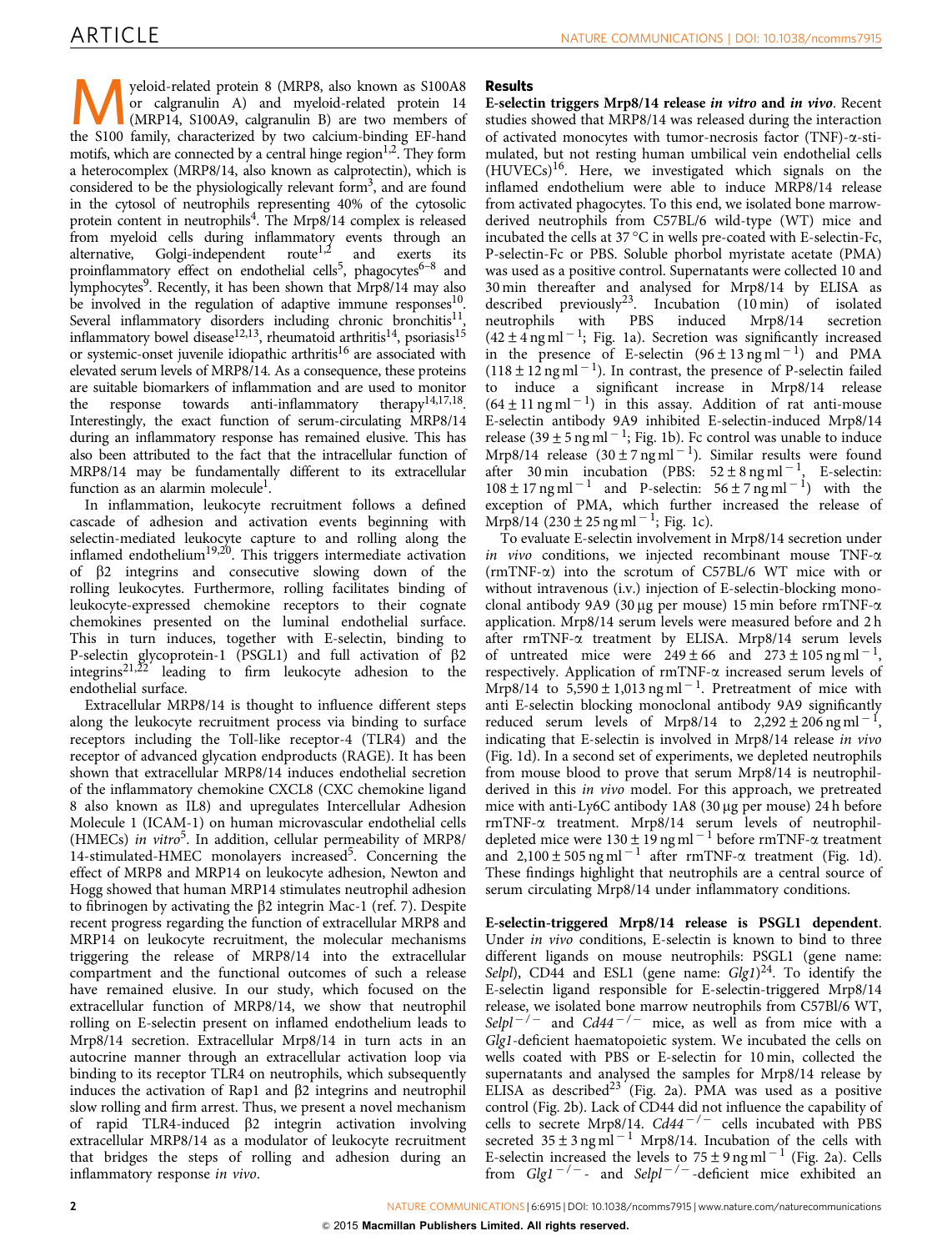<span id="page-2-0"></span>increased basal Mrp8/14 release as compared with C57BL/6 WT or  $Cd44^{-/-}$  cells  $(93 \pm 40 \text{ ng ml}^{-1}$  and  $97 \pm 25$ , respectively).  $Glg1^{-/-}$ -deficient cells stimulated with E-selectin showed a slight, however, not significant, increase in Mrp8/14 secretion  $(137 \pm 37 \text{ ng ml}^{-1})$ . Selpl<sup>-/-</sup> cells incubated on E-selectincoated plates were unable to increase Mrp8/14 levels as compared with levels induced by PBS  $(110 \pm 27 \text{ ng ml}^{-1})$ . These results suggest an involvement of PSGL-1 in E-selectintriggered Mrp8/14 release. Whether ESL1 may have an additional role in E-selectin-dependent secretion of Mrp8/14 is not entirely clear and needs further investigation. Secretion of Mrp8/14 upon PMA stimulation was not affected in  $Cd44^{-/-}$ ,  $Glg1^{-/-}$  and  $Selp1^{-/-}$ -deficient cells (120 ± 18,  $288 \pm 65$  and  $184 \pm 31$  ng ml<sup>-1</sup>, respectively, [Fig. 2b\)](#page-3-0).

Released Mrp8/14 binds to TLR4 in an autocrine manner. Next, we tested the ability of released (soluble) Mrp8/14 to bind to leukocytes in an autocrine manner. For this approach, bone marrow cells from C57BL/6 WT mice were isolated and stimulated for  $5 \text{ min}$  at  $37 \degree C$  with or without (control) soluble E-selectin. Mrp8/14 on neutrophils was detected using a polyclonal anti-mouse Mrp14 antibody, followed by a fluorescently labelled secondary antibody. As TLR4 is considered the main cellular surface receptor of Mrp8/14 on leukocytes<sup>23</sup>, experiments were performed in the absence or presence of rat anti-mouse TLR4 antibody 1A6 or IgG2b control. The amount of extracellular surface-bound Mrp14 protein on Ly6G +/Mrp14 + leukocytes was determined using FACS analysis. As shown in [Fig. 2c](#page-3-0), cells stimulated with E-selectin showed a 20% higher amount of Mrp14 protein (factor  $1.20 \pm 0.04\%$ ) on the cellular surface compared with control cells. Addition of anti-mouse TLR4 antibody 1A6 completely abolished the ability of released Mrp14 protein to bind to neutrophils (factor  $1.01 \pm 0.06$ ), suggesting that released Mrp8/14 can bind to TLR4 in an autocrine manner. For representative FACS plots, see Supplementary Fig. 1.

MRP8/14 activates  $\beta$ 2 integrins via TLR4. Next, we investigated the effects of the MRP8/14–TLR4 interaction on the activation status of  $\beta$ 2 integrins. Owing to the lack of antibodies recognizing the activation status of  $\beta$ 2 integrins in mice, we performed the following experiments using human blood neutrophils where respective activation-specific antibodies are available. We enriched neutrophils from healthy blood donors and stimulated the cells for  $5 \text{ min}$  at  $37 \degree C$  with or without granulocytic human MRP8/14 (hMRP8/14) or lipopolysaccharide (LPS), another known TLR4 ligand. The activation status of  $\beta$ 2 integrins was analysed by FACS using the  $\beta$ 2 integrin activation markers KIM127 and mAB24 [\(ref. 25](#page-10-0)). Interestingly, both  $hMRP8/14$  and LPS were able to convert  $\beta$ 2 integrins into an activated form. Neutrophils incubated with hMRP8/14 showed 1.38±0.08-fold higher KIM127 antibody binding compared with control neutrophils [\(Fig. 3a\)](#page-4-0). Incubation with LPS increased binding of KIM127 by a factor of  $1.44 \pm 0.03$ . To prove that measured  $\beta$ 2 integrin activation was indeed induced via hMRP8/14 interaction with TLR4, we pretreated human neutrophils with polyclonal rat anti-human TLR4 antibody or Paquinimod (ABR215757), respectively, before incubating the cells with hMRP8/14. Paquinimod is a small-molecule inhibitor, which blocks binding of MRP8/14 to its receptor TLR4 [\(refs 26,27\)](#page-10-0). Both Paquinimod and polyclonal rat anti-human TLR4 antibody abolished the activation of b2 integrins by hMRP8/14. Binding of mAB24 antibody was increased by a factor of  $1.56 \pm 0.06$  and  $1.96 \pm 0.1$  when cells were incubated with hMRP8/14 or LPS, respectively, as compared with control ([Fig. 3b](#page-4-0)). Again, we were unable to measure  $\beta$ 2 integrin activation by hMRP8/14 in the presence of Paquinimod or anti-human TLR4 antibody using activationspecific mAB24 antibody (factor  $1.05 \pm 0.05$  and  $1.00 \pm 0.03$ , respectively). For representative histogramm plots, see Supplementary Fig. 2a,b. Surface expression levels of total LFA-1 and total Mac-1 were not influenced by hMRP8/14 or by LPS (Supplementary Fig. 3a,b).



Figure 1 | Interaction of neutrophils with E-selectin results in Mrp8/14 release in vitro and in vivo. Bone marrow-derived neutrophils from C57BL/6 WT mice were incubated at 37 °C in wells pre-coated with E-selectin, P-selectin or PBS. Soluble PMA was used as positive control. Supernatants were collected and analysed by ELISA. Mrp8/14 secretion (mean  $\pm$  s.e.m.,  $n \geq 5$  mice per group, one-way analysis of variance (ANOVA) with Dunnett's post-hoc test) induced by E-selectin (grey bar), PMA (black bar) and P-selectin (light grey bar) is shown after 10 min (a) and 30 min (c) incubation. (b) Mrp8/14 secretion (mean  $\pm$  s.e.m.,  $n\geq 3$  mice per group, one-way ANOVA with Dunnett's post-hoc test) after 10 min induced by human Fc control (white spotted bar), E-selectin (grey bar, same bar as in a) and E-selectin + anti E-selectin antibody 9A9 (grey spotted bar). PBS was used as control (white bar, same bar as in a). (d) In vivo Mrp8/14 secretion induced by E-selectin: rmTNF- $\alpha$  was injected into the scrotum of C57BL/6 WT mice without or with E-selectin blockade (9A9) and after neutrophil depletion ( $n\geq3$  mice per group, two-way ANOVA with Tukey's post-hoc test).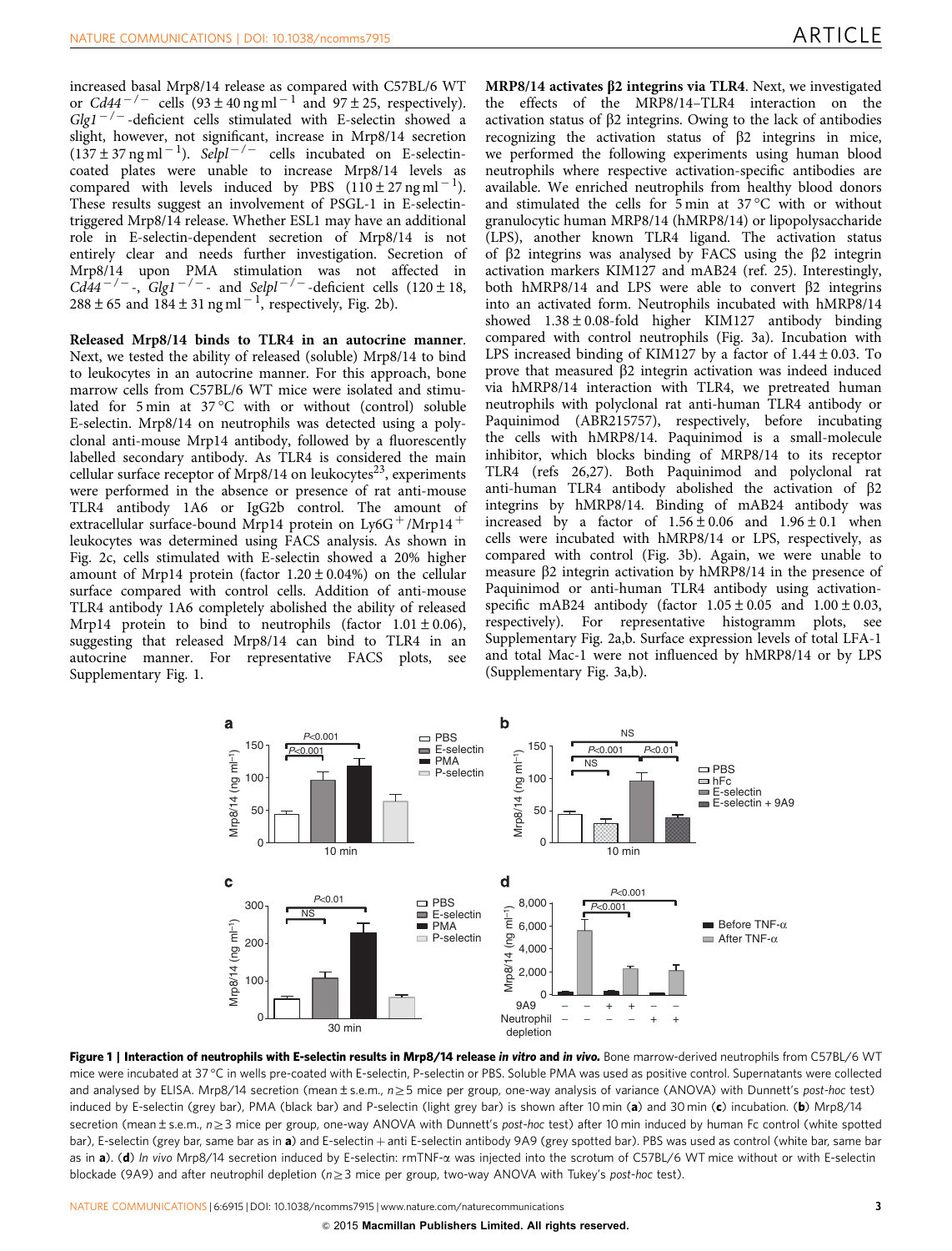<span id="page-3-0"></span>

Figure 2 | E-selectin-triggered Mrp8/14 release is PSGL1-dependent and -independent of CD44. Bone marrow neutrophils were isolated from C57Bl/6 WT, Selpl $^{-/-}$ , Cd44 $^{-/-}$  and Glg1 $^{-/-}$  mice and incubated on wells coated with PBS or E-selectin (**a**) or incubated with PMA (**b**) for 10 min. Supernatants were collected and Mrp8/14 release was determined by ELISA ( $n \geq 3$  mice per group, paired t-Test). Data are presented as mean ± s.e.m. In addition, Mrp8/14 binding to TLR4 on leukocytes was assessed (**c**). Bone marrow cells from C57BL/6 WT mice were isolated and stimulated for 5 min at 37 °C with or without soluble rmE-Selectin. The amount of extracellular surface-bound Mrp14 protein on Ly6G +/Mrp14 + leukocytes was determined by flow cytometry. Mean fluorescence intensity values of cells stimulated without E-Selectin (control) were set to 1 (white bar) and values of E-selectin-stimulated cells were calculated as mean ratio compared with control. Data are presented as mean  $\pm$  s.e.m. (n = 4 mice per group, unpaired t-test).

MRP8/14 activates Rap1 via TLR4. The small GTPase Rap1 is involved as an intermediate of the E-selectin-triggered activation of  $\beta$ 2 integrins and of the inside out signalling activation of integrins via G-protein-coupled receptors during leukocyte recruitment<sup>[28](#page-10-0)</sup>. In its role as upstream molecule of inside-out signalling-mediated  $\beta$ 2 integrin activation, it regulates binding affinity of  $\beta$ 2 integrins and therefore rolling velocities and adhesive properties<sup>[28](#page-10-0)</sup>. Here we wanted to test whether active Rap1 (GTP-Rap1) is also induced by hMRP8/14. For this approach, human neutrophils isolated from healthy blood donors were stimulated for 5 min at 37 °C in the presence or absence of hMRP8/14. Recombinant human E-selectin was used as positive control. Both hMRP8/14 and E-selectin induced an upregulation of Rap1-GTP in neutrophils ([Fig. 4](#page-4-0), left panels). Pretreatment of the cells with Paquinimod ([Fig. 4a,b\)](#page-4-0) or rat antihuman TLR4 antibody ([Fig. 4c,d](#page-4-0)) abolished hMRP8/14- and E-selectin-induced Rap1 activation demonstrating that E-selectin, as well as hMRP8/14-triggered activation of Rap1 is dependent on TLR4. Full immunoblots are shown in Supplementary Fig. 4a,b. Heat inactivation of hMRP8/14 and E-selectin prevented Rap1 activation, excluding any relevant LPS contamination of proteins used in this assay (Supplementary Fig. 4b).

Mrp8/14 reduces rolling velocity of neutrophils. As the activation status of  $\beta$ 2 integrins directly influences leukocyte rolling velocity, we investigated the influence of secreted Mrp8/14 on leukocyte rolling behaviour. For this purpose, we used a slightly modified microflow chamber system<sup>[29](#page-10-0)</sup> coated with recombinant mouse E-selectin (rmE-selectin) alone or in combination with recombinant mouse ICAM-1 (rmICAM-1). The combination of rmE-selectin and rmICAM-1 mediates slow rolling of neutrophils and reflects the *in vivo* situation of cells rolling on TNF- $\alpha$ -stimulated postcapillary venules<sup>[21](#page-9-0)</sup>. Whole mouse blood was obtained via a carotid artery catheter, heparinized and perfused through the microflow chamber using a high precision perfusion pump at a shear stress level of 2.7 dyn cm<sup>-2</sup> ( $n \ge 3$  mice per group). Leukocytes from untreated control blood rolled at a velocity of  $0.50 \pm 0.02 \mu m s^{-1}$  on rmE-selectin-coated glass capillaries [\(Fig. 5a\)](#page-5-0). A combination of rmE-selectin/rmICAM-1 reduced rolling velocity significantly to  $0.36 \pm 0.02$  µm s<sup>-1</sup>. This ICAM-1-dependent reduction is in accordance to previous findings $21,30$  and reflects the previously described E-selectininduced intermediate activation of  $\beta$ 2 integrins on leukocytes<sup>21</sup>. To test whether E-selectin-regulated rolling velocity depends on Mrp8/14 release and subsequent Mrp8/14 binding to TLR4, we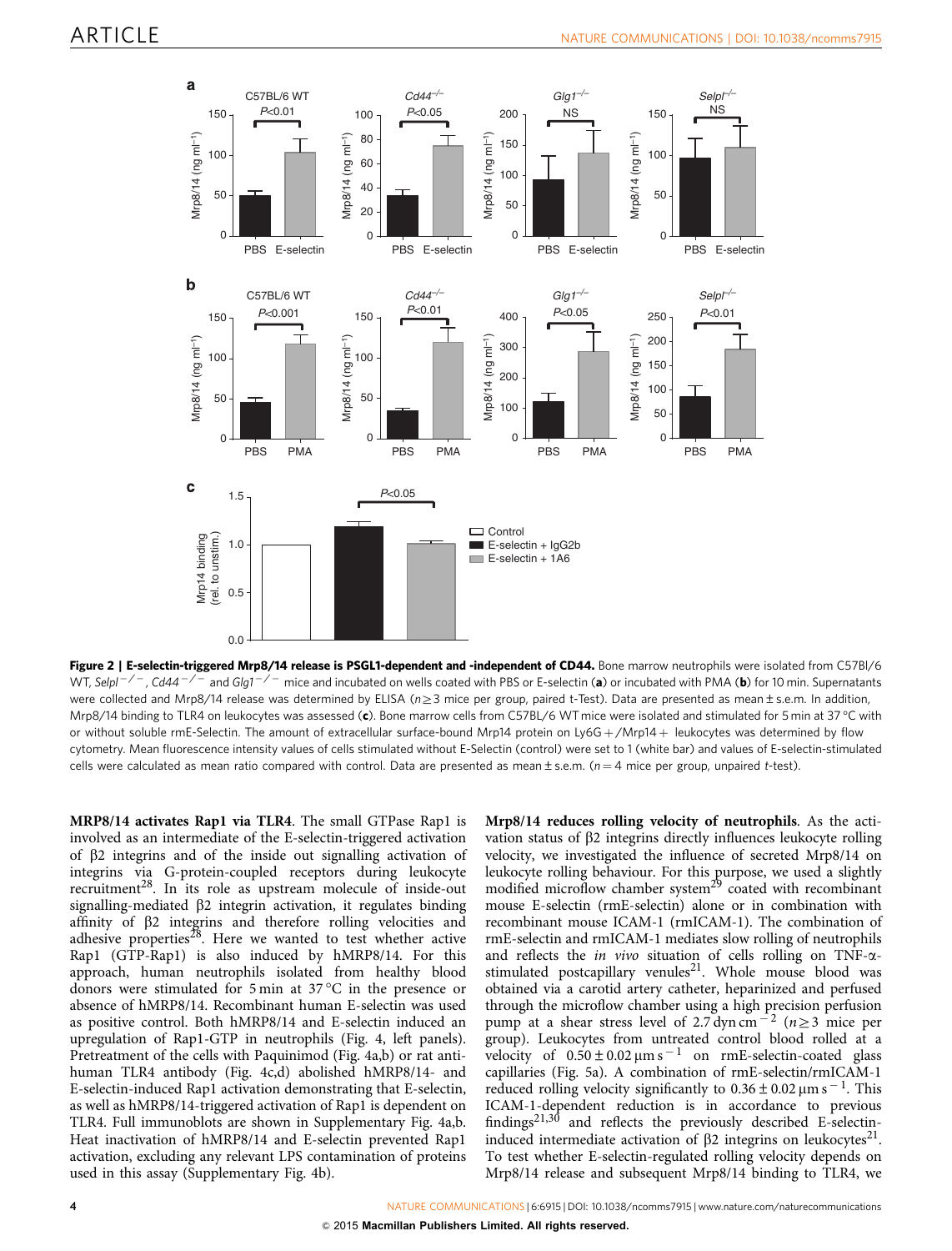<span id="page-4-0"></span>

Figure 3 | MRP8/14 activates  $\beta$ 2 integrins via TLR4. Neutrophils from healthy blood donors were stimulated for 5 min at 37 °C with or without human MRP8/14 (hMRP8/14) or LPS. In some experiments, cells were preincubated with rat anti-human polyclonal TLR4 antibody or Paquinimod. Activation status of  $\beta$ 2 integrins was determined using flow cytometry. Gates were set by using an isotype control. Values of KIM127 and mAB24 binding from unstimulated control was set to 1. (a) KIM127 binding and (b) mAb24 binding: control neutrophils ( $n = 9$ , white bar), neutrophils incubated with hMRP8/14 ( $n = 9$ , black bar), neutrophils incubated with LPS ( $n = 3$ , white lined bar). Preincubation of hMRP8/14-stimulated cells with Paquinimod or polyclonal rat anti-human TLR4 antibody reduced KIM127 binding to control levels ( $n = 6$ , grey spotted bar and  $n = 3$ , grey bar, respectively). Data are presented as mean±s.e.m., one-way analysis of variance with Tukey's post-hoc test.

investigated leukocyte rolling velocity on rmE-selectin/rmICAM-1-coated capillaries in the presence or absence of Paquinimod as well as in the presence or absence of rat anti-mouse TLR4 antibody 1A6. Addition of Paquinimod to the blood resulted in an increase in leukocyte rolling velocity to  $0.51 \pm 0.04$   $\mu$ m s<sup>-1</sup> ([Fig. 5b\)](#page-5-0). In line with this finding, the presence of anti-mouse TLR4 antibody 1A6 resulted in an increase in rolling velocity to  $0.51 \pm 0.02$  µm s  $^{-1}$ . Rat IgG2b isotype control did not change the rolling velocities of cells rolling on rmE-selectin/rmICAM-1 when compared with untreated control cells  $(0.31 \pm 0.01 \,\mu m s^{-1})$ . In addition, application of Lovastatin, which has been demonstrated to keep  $\beta$ 2-integrins in their low-affinity status<sup>[31](#page-10-0)</sup>, resulted in a mean rolling velocity of  $0.57 \pm 0.05$   $\mu$ m s  $^{-1}$ . Unexpectedly, whole blood cells from Tlr4-deficient mice  $(Tlr4^{-/-})$  did not show an increased rolling velocity [\(Fig. 5c](#page-5-0)). Cells from  $Tlr4^{-/-}$  mice rolled with a mean rolling velocity of  $0.31 \pm 0.01$   $\mu$ m s<sup>-1</sup>. However, presence of Paquinimod did not influence rolling velocity of  $Tlr4^{-/-}$  cells  $(0.33 \pm 0.02 \,\mu m s^{-1})$ , indicating that slow rolling is not induced via released Mrp8/14 in  $Tlr4^{-/-}$  cells,



Figure 4 | MRP8/14 activates Rap1. Representative immunoblots are shown for total Rap1 and Rap1-GTP from human neutrophils stimulated with PBS/0.1% BSA (control), human MRP8/14 (hMRP8/14) or recombinant human E-selectin (E-selectin) without (left panel, w/o) or with Paquinimod (right panel, Paquinimod;  $a$ ) and without (left panel,  $w/o$ ) or with rat antihuman TLR4 antibody 1A6 (right panel, 1A6; c). Density blots were calculated using Image J software  $(b.d)$ . Data are presented as mean  $\pm$  s.e.m. ( $n = 3$  per group, one-way analysis of variance with Dunnett's post-hoc test).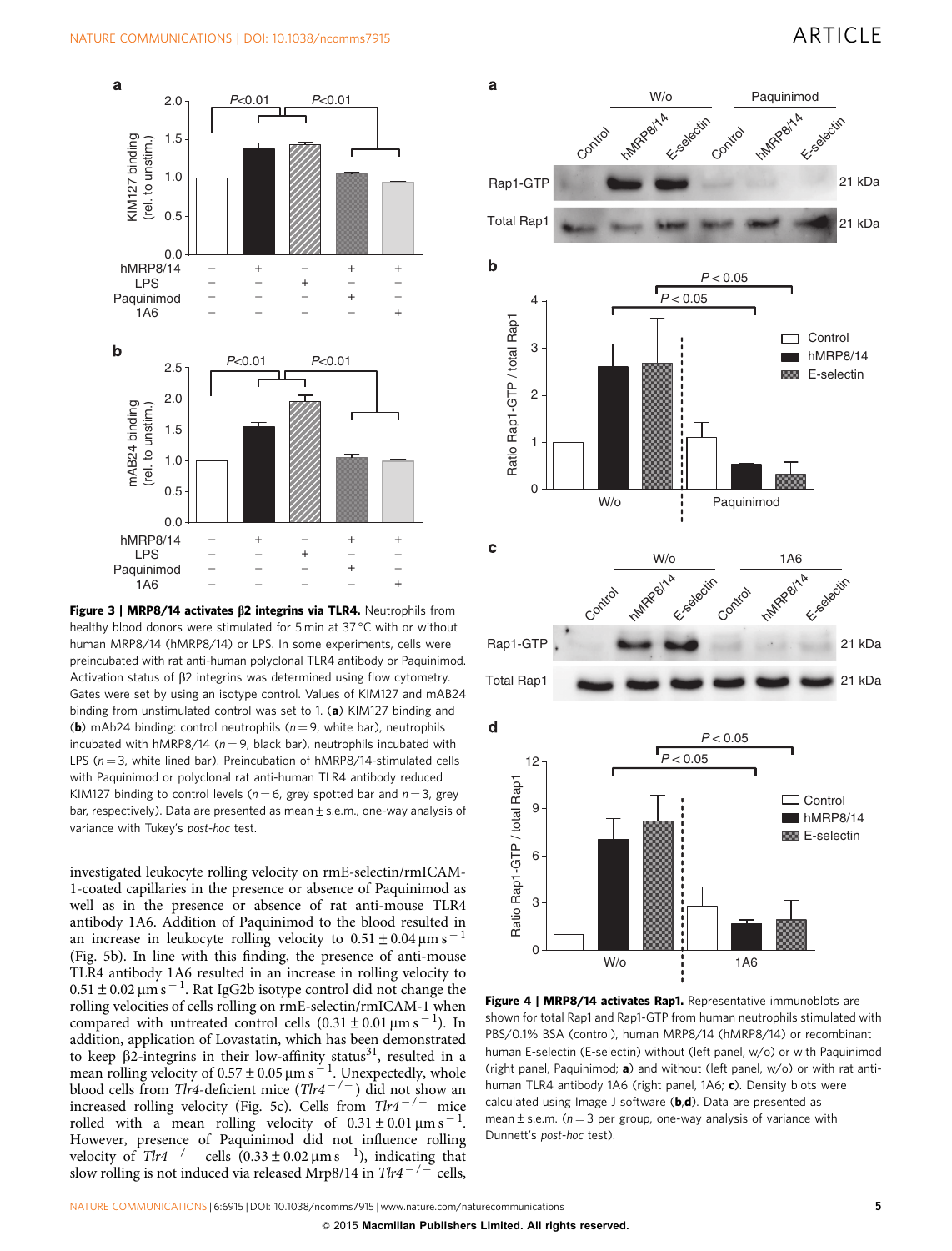<span id="page-5-0"></span>

Figure 5 | Mrp8/14 reduces rolling velocity of neutrophils in vitro and in vivo. Whole mouse blood was perfused through microflow chambers (shear stress 2.7 dyn cm $^{-2}$ , n $\geq$ 3 mice per group). (**a**) Leukocytes rolling velocities of C57BL/6 WT mice were assessed in rmE-selectin (*n* = 209 cells) and rmE $s$ electin/rmICAM-1-coated glass capillaries ( $n = 178$  cells). For rmE-selectin/rmICAM-1-coated glass capillaries, leukocyte rolling velocities were assessed for (b) untreated leukocytes (white bar, same bar as in a), Paquinimod-treated leukocytes ( $n = 97$  cells, grey spotted bar), rat IgG2b isotype-treated leukocytes (n = 165 cells, black bar), anti-TLR4 antibody 1A6-treated leukocytes (n = 184 cells, light grey bar) and Lovastatin-treated leukcoytes (n = 65 cells, grey lined bar). In addition, leukocyte rolling velocities from C57BL/6 WT mice were assessed for (c) untreated leukocytes (white bar, same bar as in **a** and **b**), from Tlr4  $^{-/-}$  mice for untreated leukocytes (n = 271 cells, grey bar) or Paquinimod treated leukocytes (n = 182 cells, grey spotted bar) and from Rage $^{-/-}$  mice for untreated leukocytes (n=88 cells, dark grey bar) or Paquinimod-treated leukocytes (n=140 cells, dark grey spotted bar). (**d**) Ex vivo leukocyte rolling velocities of cells treated with control peptide ( $n = 140$  cells, white bar) or MyD88 inhibitor IMG2005 ( $n = 160$  cells, grey bar) were assessed. (e) In vivo leukocyte rolling velocities were analysed in rmTNF-a-stimulated venules of mouse cremaster muscles of C57BL/6 WT mice, pretreated with PBS/10% DMSO as control ( $n = 98$  cells, white bar) or pretreated with Paquinimod ( $n = 71$  cells, grey spotted bar). (f) In addition, in vivo rolling velocity was assessed for mice pretreated with rat IgG2b isotype control ( $n = 225$  cells, white bar) or pretreated with rat anti-mouse TLR4 antibody 1A6 ( $n = 214$  cells, light grey bar). Data are presented as mean ± s.e.m. (a,d,e,f) unpaired t-test, (b,c) one-way analysis of variance with Dunnett's post-hoc test.

but due to another, yet undefined mechanism. To also test a potential contribution of another Mrp8/14 receptor, RAGE, for Mrp8/14-induced slow leukocyte rolling velocity, we used whole blood from Rage-deficient mice (Rage<sup>-/-</sup>). In contrast to  $T l r 4^{-/-}$  cells, we found leukocyte rolling velocities in Ragedeficient mice  $(0.52 \pm 0.03 \,\mu m s^{-1}$  with Paquinimod versus  $0.36 \pm 0.02$   $\mu$ m s<sup>-1</sup> without Paquinimod, Fig. 5c), which were comparable to WT cells. These findings indicate that RAGE is not involved as relevant receptor for Mrp8/14-dependent regulation

of rolling velocity. Next, we investigated potential downstream signalling molecules involved in TLR4-dependent  $\beta$ 2 integrin activation and slow rolling. For this approach, we pretreated C57BL/6 WT mice by intraperitoneal (i.p.) injection of either control peptide or MyD88 inhibitor IMG2005. Twenty-four hours later, a carotid artery catheter was placed and rolling velocity of leukocytes investigated via an ex vivo flow chamber system<sup>29</sup>. Leukocytes from C57BL/6 WT mice treated with control peptide rolled at a mean rolling velocity of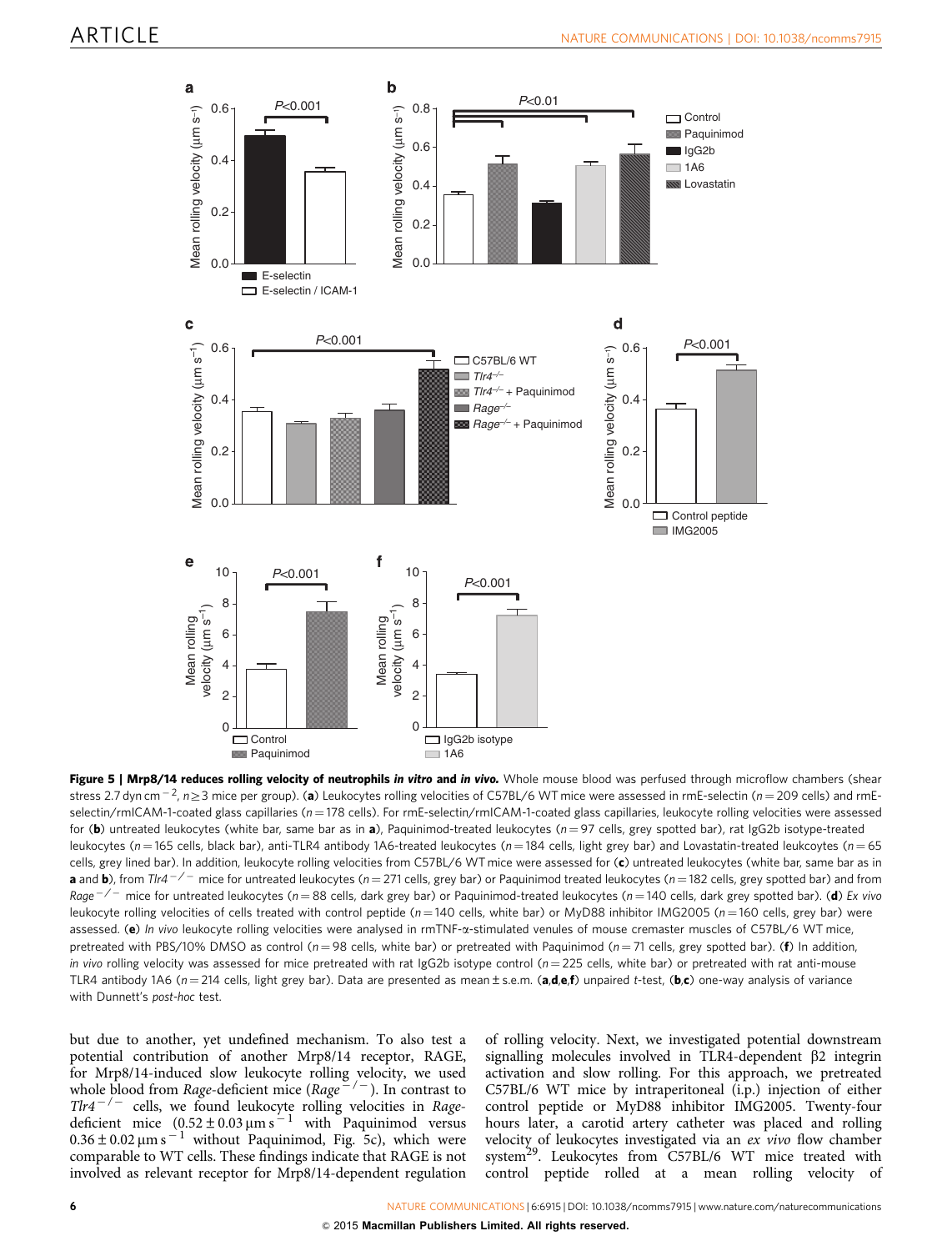$0.32\pm0.01$   $\mu$ m s  $^{-1}$  ([Fig. 5d](#page-5-0)). Application of IMG2005 increased rolling velocity to  $0.53 \pm 0.02 \mu m s^{-1}$ . Taken together, our results suggest that slow  $\beta$ 2 integrin-mediated leukocyte rolling velocity on rmE-selectin/rmICAM-1-coated capillaries is critically dependent on Mrp8/14, TLR4 and MyD88 in C57Bl/6 WT mice.

To address the in vivo relevance of our in vitro findings in the flow chamber, we used C57BL/6 WT mice and analysed leukocyte rolling velocities in rmTNF-a-stimulated mouse cremaster muscle venules in the presence or absence of Paquinimod. Leukocyte slow rolling depends on E-selectin and the  $\beta$ 2 integrins LFA-1 and Mac-1 in this model, as described previously<sup>32</sup>. Mice were pretreated with Paquinimod  $(10 \mu g g^{-1}$  mouse) or carrier substance (control, PBS/10% dimethylsulphoxide (DMSO)) i.p. 1 h before rmTNF-a application. Application of Paquinimod did not affect the number of circulating leukocytes  $(3,787 \pm$ 420 cells  $\mu$ l<sup>-1</sup> for PBS/10% DMSO and 3,754 ± 87 cells  $\mu$ l<sup>-1</sup> for Paquinimod-treated mice, respectively). Leukocytes of control mice rolled with a mean velocity of  $3.79 \pm 0.34 \,\mathrm{\upmu m\,s^{-1}}$  [\(Fig. 5e](#page-5-0)). Pretreatment of mice with Paquinimod resulted in a significant increase in rolling velocity compared with control mice with a rolling velocity of  $7.50 \pm 0.65 \,\mathrm{\mu m\,s}^{-1}$ . In a different set of experiments, we pretreated mice via i.p. injection of  $30 \mu$ g rat anti-mouse TLR4 antibody 1A6 or rat IgG2b isotype control 1 h before rmTNF-a application. Cells from mice treated with rat IgG2b isotype control displayed a mean velocity of  $3.41 \pm 0.12 \,\mu m s^{-1}$  [\(Fig. 5f\)](#page-5-0). Pretreatment of mice with rat antimouse TLR4 antibody 1A6 resulted in an increase in rolling velocities  $(7.20 \pm 0.39 \,\mu m s^{-1})$ , which were similar to levels seen in Paquinimod-treated mice, suggesting that Mrp8/14 and its receptor TLR4 regulate leukocyte rolling velocity in vivo.

Mrp8/14 increases leukocyte adhesion in vivo. Finally, we tested the impact of Mrp8/14 on leukocyte adhesion in vivo. It was shown previously that in the TNF- $\alpha$ -stimulated inflammation model of the mouse cremaster muscle, blockade of chemokineinduced inside-out signalling by pertussis toxin (PTx) resulted in a markedly reduced number of adherent cells in postcapillary venules of E-selectin  $-/-$  (Sele $-/-$ ) mice<sup>33</sup>. In contrast, exclusive blocking of  $Ga_i$ -coupled chemokine receptors by PTx or exclusive lack of E-selectin did not significantly alter leukocyte adhesion in TNF- $\alpha$ -stimulated cremaster muscle venules<sup>33</sup>. To demonstrate that Mrp8/14 and TLR4 are involved in E-selectintriggered leukocyte adhesion, C57BL/6 WT mice were pretreated with Paquinimod  $+$  PTx or PBS/10% DMSO (carrier substance, control) + PTx i.p. 1 h before rmTNF- $\alpha$  application. In a second set of experiments, C57BL/6 WT mice were pretreated with rat anti-mouse TLR4 antibody  $1A6 + PTx$  or IgG2b + PTx.  $RmTNF-\alpha$  was applied to the mouse scrotum and 2h later mouse cremaster muscle was dissected. Intravascular number of adherent cells per  $mm<sup>2</sup>$  was analysed as described before<sup>34</sup>. The number of adherent cells per  $mm<sup>2</sup>$  was significantly reduced in the presence of Paquinimod and PTx (427  $\pm 36$  cells mm<sup>-2</sup>, Fig. 6a), as compared with control conditions  $(1,016 \pm 84 \text{ cells mm}^{-2})$ . Consistently, rat IgG2b isotype  $control + PTx$  did not influence the number of adherent cells per mm<sup>2</sup> (1,088 ± 57 cells mm<sup>-2</sup>), whereas the presence of  $1A6 + PTx$  reduced the number of adherent cells to 500  $\pm$  32 cells mm<sup>-2</sup>. Representative pictures are shown in Fig. 6b, representative video clips are presented in Supplementary Movies 1 and 2. Application of Paquinimod or 1A6 alone (without PTx) did not significantly reduce the number of adherent cells per mm<sup>2</sup> as compared with control conditions (DMSO/10% PBS or IgG2b alone; Supplementary Fig. 5).

To exclude potential additive effects of E-selectin-induced adhesion and Mrp8/14-TLR4-induced adhesion, we additionally



Figure 6 | Mrp8/14 increases leukocyte adhesion in  $TNF$ - $\alpha$ -stimulated cremaster muscle venules in vivo. (a) C57BL/6 WT mice were pretreated with carrier substance (PBS/10% DMSO, control) +  $PTx$  (white bar), a combination of Paquinimod  $+$  PTx (grey spotted bar), rat IgG2b isotype  $control + PTx$  (black bar) or a combination of rat anti-mouse TLR4 antibody  $1A6 + PTx$  (light grey bar). (b) One representative micrograph is shown. (c) C57BL/6 WT mice were pretreated with a combination of Paquinimod + PTx (grey spotted bar, same bar as in  $a$ ), a combination of  $1A6 + PTx$  (light grey bar, same bar as in **a**), a combination of rat antimouse E-selectin Ab  $9A9 +$  Paquinimod + PTx (grey spotted bar), a combination of  $9A9 + 1A6 + PTx$  (light grey lined bar) or a combination of  $1A6 +$  Paquinimod  $+$  PTx (light grey spotted bar). Data are presented as mean  $\pm$  s.e.m. of at least three mice per group, one-way analysis of variance with Tukey's post-hoc test.

pretreated mice with a combination of anti-E-selectin antibody  $9A9 + Paquinimod + PTx$  or a combination of  $9A9 + 1A6 + PTx$ . Finally, we pretreated mice with a combination of Paquinimod  $+ 1A6 + PTx$  (Fig. 6c). None of these combinations further reduced the number of adherent cells per  $mm<sup>2</sup>$  in TNF- $\alpha$ stimulated mouse cremaster model  $(472 \pm 58, 429 \pm 47, 420)$  $528 \pm 41$  cells mm<sup>-2</sup>, respectively). These findings suggest that E-selectin-triggered release of Mrp8/14 interacts with TLR4 to regulate leukocyte adhesion in vivo.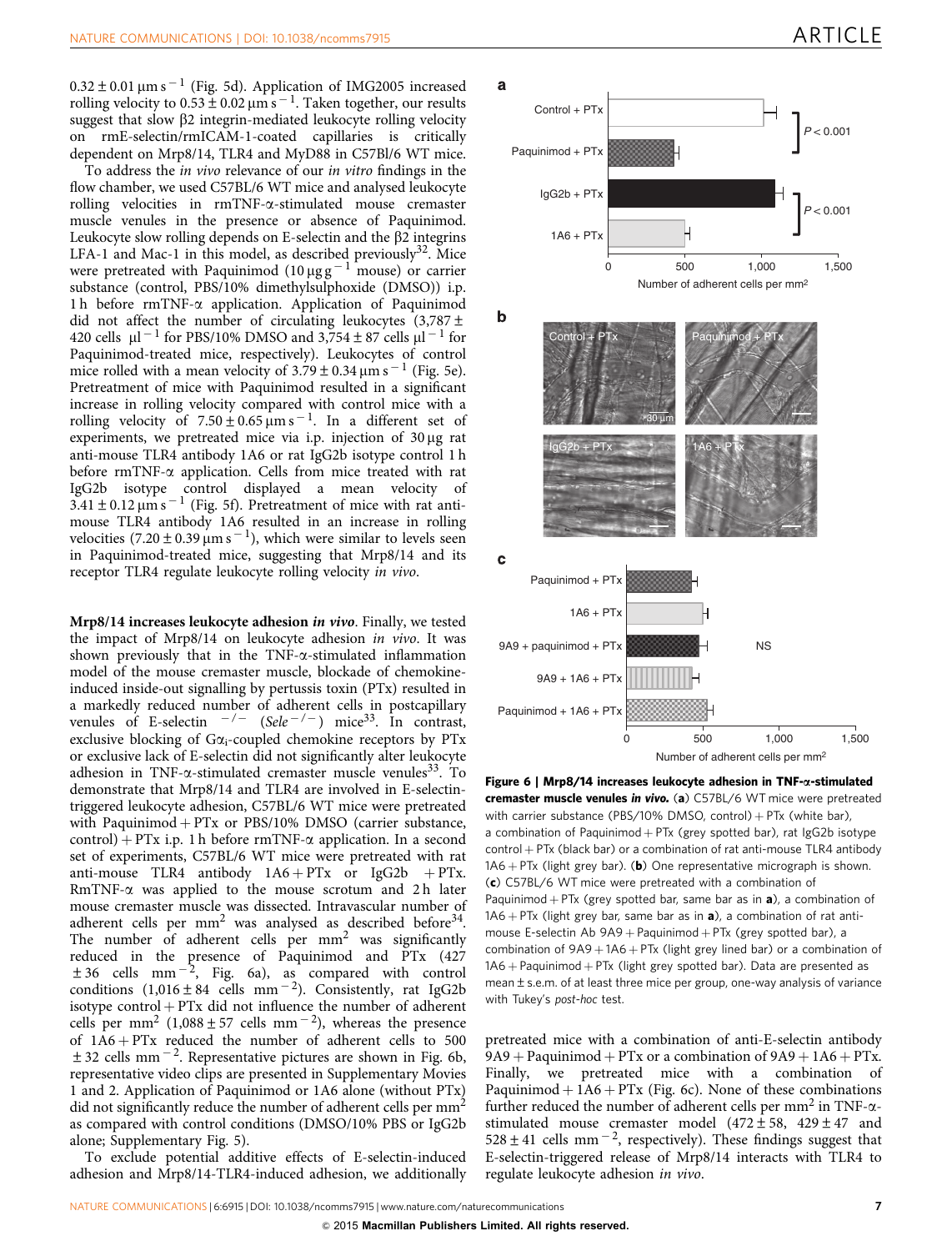### <span id="page-7-0"></span>**Discussion**

Leukocyte recruitment during inflammation follows a welldefined cascade of adhesion and activation events starting with tethering and rolling of leukocytes along the inflamed endothelium<sup>19</sup>. During rolling, integrins expressed on leukocytes undergo conformational changes from a low-affinity bent conformation to an intermediate and finally high-affinity open conformation leading to leukocyte slow rolling and adhesion<sup>35</sup>. Here, we present a new MRP8/14-dependent extracellular activation loop for b2 integrin activation and hence leukocyte recruitment in vivo (illustrated in Fig. 7). We show that during E-selectin-dependent leukocyte rolling, the ligation of PSGL1 by E-selectin induces the release of Mrp8/14 complex from neutrophils. Released Mrp8/14 in turn binds to TLR4 expressed on neutrophils, which triggers the activation of Rap1 (Rap1-GTP) leading to intermediate and full-activation of b2 integrins. Using the inhibitor Paquinimod, which blocks binding of Mrp8/14 to its receptor TLR4 ([refs 26,27](#page-10-0)), we demonstrate that rapidly released Mrp8/14 and neutrophil-expressed TLR4 are a new axis for the regulation of integrin activation thereby affecting integrin-dependent steps of leukocyte recruitment, that is, slow leukocyte rolling and firm leukocyte arrest.

It has been known for several years that activated phagocytes secrete MRP8/14 during inflammatory responses via an alter-native pathway bypassing the classical Golgi-route<sup>[2](#page-9-0)</sup>. The secretion was described to be induced during the contact of monocytes with TNF- $\alpha$ -stimulated HUVEC, but not with resting HUVEC<sup>16</sup>. Serum levels of MRP8/14, also known as calprotectin, are strongly elevated during several inflammatory processes<sup>11-16</sup> and the protein complex is used as an inflammatory biomarker for many years. However, the exact molecules involved in MRP8/14 release and the functional role of serum-circulating MRP8/14 during inflammation remained undefined. Previous studies have suggested that engagement of E-selectin with PSGL-1 during leukocyte rolling on inflamed endothelium triggers an intracellular signalling cascade leading to Rap1-GTP-dependent activation of  $\beta$ 2 integrins<sup>21,22,30</sup>, which results in leukocyte slow rolling (reviewed in [ref. 22](#page-9-0)). Our study indicates that engagement of E-selectin with PSGL-1 does not directly activate Rap1-GTP

and b2 integrins, but requires an additional extracellular activation loop involving E-selectin-dependent release of Mrp8/14 with consecutive binding of extracellular Mrp8/14 to neutrophil-expressed TLR4. As PSGL-1 serves also as a ligand for P-selectin<sup>36</sup>, the other selectin expressed on inflamed endothelium, we also tested P-selectin–PSGL-1 interactions<sup>37</sup> as trigger for Mrp8/14 release. However, we found no significant release of Mrp8/14 via P-selectin, which led us to concentrate on the E-selectin-dependent release of Mrp8/14. Previous intravital microscopy studies demonstrated that E-selectin and CXCR2 cooperate in an overlapping manner to induce firm leukocyte adhesion in TNF- $\alpha$ -stimulated postcapillary venules of the mouse cremaster muscle[33](#page-10-0). Using the same mouse model, our experiments showed that blockade of  $G\alpha_i$ -coupled signalling through pretreatment of mice with pertussis-toxin only led to a significant drop in leukocyte adhesion, if mice were concomitantly pretreated with TLR4-blocking monoclonal antibody 1A6 or Paquinimod. Additive blockade of E-selectin did not further reduce leukocyte adhesion, underlining our hypothesis that Mrp8/14–TLR4 engagement functions in the same pathway as E-selectin–PSGL1.

Of note, as MRP8/14 is only found in myeloid cells (mostly in neutrophils but also in monocytes), but not in other leukocyte subsets such as B or T lymphocytes, the described E-selectintriggered and Mrp8/14-dependent mechanism of b2 integrin activation is restricted to the myeloid lineage and might be regarded as a specific activation signal for myeloid cell recruitment. Although mostly neutrophils contributed to the release of Mrp8/14 in our acute in vivo models, we found residual Mrp8/14 serum level in mice, where PMN were depleted. This could point to an additional release of Mrp8/14 by circulating monocytes, which have been reported to secrete Mrp8/14 under inflammatory conditions<sup>16</sup>. Furthermore, it was shown previously that Paquinimod inhibits monocyte recruitment to sides of sterile inflammation 20 h after immunization $38$ .

Besides identifying an additional extracellular activation loop necessary for  $\beta$ 2 integrin activation during engagement of myeloid cells with the inflamed endothelial lining, another remarkable finding of this study consists in the elucidation of



Figure 7 | Overview on MRP8/14 and its role in leukocyte recruitment in vivo. E-selectin-mediated rolling of leukocytes on inflamed endothelium triggers E-selectin–PSGL-1-dependent release of MRP8/14. Extracellular MRP8/14 in turn binds to TLR4 and through this rapid autocrine extracellular activation loop Rap1-GTP and b2 integrin intermediate and high-affinity activation is induced, which leads to slow rolling and firm leukocyte adhesion on the inflamed endothelium.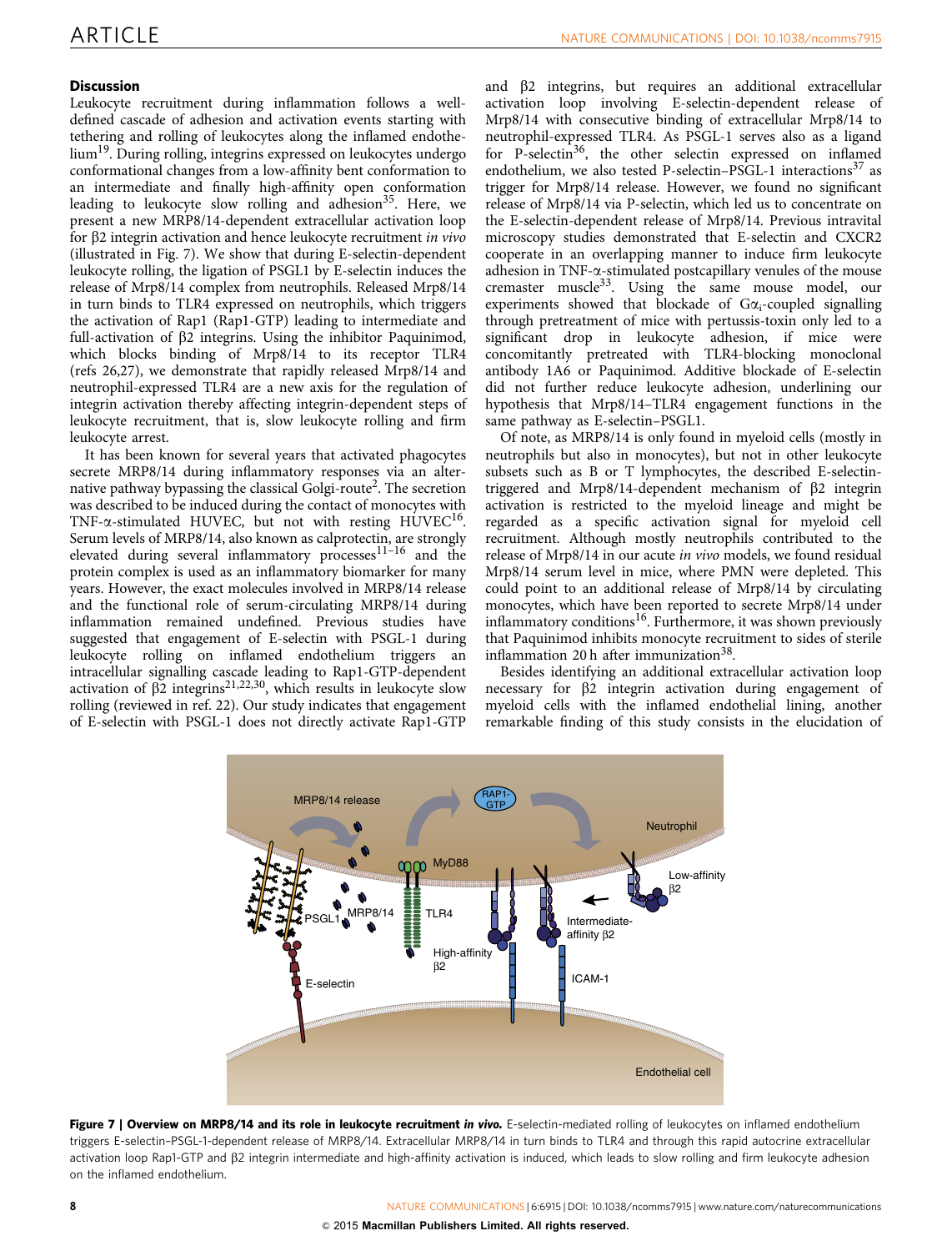TLR4- signalling as a rapid inducer of  $\beta$ 2 integrin activation. This has not been described in vivo before and expands the function of TLR4 from its role as potent stimulator of nuclear factor-kB to an additional component of a rapid  $\beta$ 2 integrin activation pathway triggered through E-selectin-dependent rolling. Signalling via TLR4 is complex, as many different ligands exist, which are able to cause different cellular responses due to the recruitment/ activation of different adaptor/signalling molecules downstream of TLR4. In the case of Mrp8/14, ligation of TLR4 by Mrp8/14 induces wide-ranging effects on neutrophils. This includes cytokine and chemokine production, generation of reactive  $oxygen species<sup>1</sup>$  $oxygen species<sup>1</sup>$  $oxygen species<sup>1</sup>$  and, as shown here, rapid  $\beta$ 2 integrin activation. However, how MRP8/14-stimulated TLR4 signalling pathways induce  $\beta$ 2 integrin activation is currently not entirely understood. We identified the involvement of MyD88 and Rap1- GTP downstream of TLR4 stimulation. Interestingly, when we analysed the rolling behaviour of  $Tlr4^{-/-}$  leukocytes, rolling velocities in flow chambers coated with rmE-selectin and rmICAM-1 were equal to those found in C57BL/6 WT mice. Similarly, Andonegui and colleagues reported that leukocyte rolling velocities in TNF-a-treated cremaster muscle venules were similar between WT and  $Tlr4^{-/-}$  mice<sup>[37](#page-10-0)</sup>. However, the same study also reported that in contrast to WT mice, in which local LPS treatment led to a significant drop in leukocyte rolling velocities, leukocyte rolling velocities in  $T l r 4^{-/-}$  mice did not significantly change over baseline following local stimulation with  $LPS<sup>37</sup>$ . This implies that TLR4 is involved in regulating leukocyte rolling velocities. However, the involvement of TLR4 does not seem to be constitutive, but rather ligation/stimulation dependent. This could be an explanation for the masking of the leukocyte rolling velocity response in  $T l r 4^{-/-}$  mice. Future studies will be necessary to further clarify this issue and work out the precise signalling pathway of TLR4-dependent  $\beta$ 2 integrin activation in neutrophils and monocytes.

MRP8/14 can also bind to other receptors such as the RAGE[39,40](#page-10-0) and Paquinimod can also affect the binding of MRP14 to RAGE<sup>[26](#page-10-0)</sup>. Therefore, we also tested a potential involvement of neutrophil-expressed RAGE on Mrp8/14 effector functions. Interestingly, our own Mrp8/14 release studies showed that stimulated Mrp8/14 release led only to an increase in neutrophil surface binding of Mrp8/14 in the presence of TLR4. These results indirectly speak against a role of neutrophil-expressed RAGE as relevant Mrp8/14 ligand in terms of  $\beta$ 2 integrin activation. Furthermore, we found that blockade of Mrp8/14 binding to TLR4 with Paquinimod increased Rage<sup>-7-</sup> neutrophil rolling velocity to the same extent as seen in C57BL/6 WT mice suggesting no role of neutrophil-expressed RAGE in regulating Mrp8/14-dependent slow leukocyte rolling.

TLR4 and other MRP8/14-binding molecules are also expressed on inflamed endothelial cells and it was shown that MRP8/14 induces a thrombogenic, inflammatory response in HMEC cells in vitro<sup>5</sup>. The transcription of proinflammatory chemokines like IL8 and proinflammatory molecules like ICAM-1 was increased upon MRP8/14 treatment of HMEC cells. We show reduced adhesion of leukocytes on inflamed endothelium in C57BL/6 WT mice pretreated with a combination of Paquinimod and PTx or a combination of anti-TLR4 antibody 1A6 and PTx. Although our in vitro assays indicate that MRP8/14 exerts its proinflammatory function via binding to TLR4 on neutrophils, MRP8/14 binding to the inflamed endothelium may also contribute to leukocyte recruitment during inflammation in vivo.

In summary, our results revise and expand our view on the molecular mechanisms governing leukocyte recruitment during inflammation by introducing a novel MRP8/14-dependent extracellular activation loop as a modulator of the recruitment process in vivo [\(Fig. 7\)](#page-7-0) via bridging the rolling and adhesion processes in an autocrine manner. MRP8/14 released from neutrophils by E-selectin–PSGL1 interactions binds to TLR4, which in turn stimulates a rapid signal transduction cascade leading—via MyD88 and Rap1-GTP—to b2 integrin activation, a necessary step for the induction of slow leukocyte rolling and firm arrest on inflamed endothelium.

### Methods

**Animals.**  $Cd44^{-/-}$  mice were provided by Rodger P. McEver (Cardiovacular Biology Research Program, Oklahoma, OK, USA)<sup>41</sup>. Selpl<sup>-/-</sup> and Glg1<sup>-/-</sup> mice were provided by Dietmar Vestweber (Max Planck Institute for Biochemistry, Münster, Germany)<sup>[24,36](#page-10-0)</sup>. Tlr4<sup>-/-</sup> mice were obtained from Admar Verschoor (University of Munich, Germany)<sup>[42](#page-10-0)</sup>. Rage<sup>-/-</sup> mice were provided by Angelika Bierhaus (University of Heidelberg, Germany, deceased) and Peter Nawroth (University of Heidelberg, Germany[\)43.](#page-10-0) All mice strains had been backcrossed into C57BL/6 WT background. Glg1<sup>-/-</sup> mice are embryonically lethal. Therefore, fetal liver cell chimeras (named Glg1<sup>-/-</sup> mice) were generated as described<sup>[44](#page-10-0)</sup> using Glg1-deficient fetal liver cells adoptively transferred into lethally irradiated C57Bl/6 WT mice. C57BL/6 WT mice were obtained from the Janvier Labs (Saint Berthevin, France). All mice were maintained at the Walter Brendel Center for Experimental Medicine, Ludwig Maximilians Universität, Munich, Germany. Eight- to twenty-week-old male mice were used for all experiments. Animal experiments were approved by the government Oberbayern, Germany, AZ 55.2-1- 54-2531-134/08, -175/09, -90/09 and -76/12.

Mrp8/14 release assay. For the in vitro release assay, we coated glass dishes overnight with rmE-selectin (CD62E Fc chimera, R&D Systems,  $10 \mu g \text{ ml}^{-1}$ ), rmP-selectin (CD62P Fc chimera, R&D 10 µg ml<sup>-1</sup>), FcR (Miltenyi Biotec GmbH, 10 µg ml<sup>-1</sup>) or PBS at 4 °C. Bone marrow-derived neutrophils were isolated from C57BL/6 WT, Selpl<sup>-/-</sup>, Cd44<sup>-/-</sup> and Glg1<sup>-/-</sup> mice using EasySep mouse neutrophil enrichment kit (STEMCELL TECHNOLOGIES) according to the manufacturer's protocol. Purity of isolated cells was over 90%. Glass dishes were transferred into a 24-well plate, blocked with 5% Casein (Sigma-Aldrich) for 2 h and washed with PBS.  $5 \times 10^5$  neutrophils were reconstituted in HBSS buffer (HBSS containing 1 mM CaCl<sub>2</sub> und 1 mM MgCl<sub>2</sub>, 10 mM HEPES, 0.25% BSA, 0.1%Glucose, pH7.4) and incubated under shaking conditions on the pre-coated wells at 37 °C for 10 or 30 min. Soluble PMA (Sigma-Aldrich,  $1 \mu$ M) was used as positive control. Rat anti-mouse E-selectin antibody 9A9 (kind gift from Dr Barry Wolitzky, MitoKor, 10  $\mu$ g ml<sup>-1</sup>) was used to block E-selectin-induced Mrp8/14 release. Supernatants were collected and analysed by ELISA to determine the concentrations of Mrp8/14 as described earlier<sup>[23](#page-10-0)</sup>

For the in vivo release assay, we injected rmTNF- $\alpha$  (R&D Systems, 500 ng per mouse) into the scrotum of C57BL/6 WT mice, as described earlier<sup>[34](#page-10-0)</sup>. Blocking experiments were performed by i.v. injection of rat anti-mouse antibody 9A9 (30 µg per mouse) 15 min before rmTNF- $\alpha$  application. Neutrophil depletion was induced via i.v. injection of 30 µg rat anti-mouse Ly6G antibody (BioLegend, 1A8) 22 h before  $rmTNF-\alpha$  application. 100 µl of mouse blood was collected via retroorbital bleeding before application of anti-mouse E-Selectin antibody or/and  $rmTNF-\alpha$  and 2 h after  $rmTNF-\alpha$  application. Serum was separated using Microtainer SST Tubes columns (REF 365951, Becton & Dickinson BD) according to the manufacturer's protocol and ELISA was used to determine the concentration of Mrp8/14 as described earlier<sup>23</sup>.

Autocrine MRP8/14 binding to neutrophils. Bone marrow cells were isolated from C57BL/6 WT mice.  $1 \times 10^6$  cells were stimulated for 5 min at 37 °C with PBS/ 0.1% BSA or soluble rmE-Selectin (CD62E Fc chimera, R&D Systems, 1  $\mu$ g ml<sup>-1</sup>). Rat IgG2b isotype control (eBioscience,  $10 \mu g$  ml<sup>-1</sup>) or rat anti-mouse TLR4 antibody (1A6, NovImmune SA, 10  $\mu$ g ml<sup>-1</sup>) were co-incubated with tubes containing soluble rmE-selectin. Cells were fixed using BD FACS Lysing solution (BD) and washed with PBS/5% BSA. Thereafter, cells were stained with polyclonal rabbit anti-mouse Mrp14 antibody  $(1.5 \,\mu g\,\text{ml}^{-1}$ , Johannes Roth, University of Münster). Donkey anti-rabbit Alexa Flour 488 (Molecular Probes/Invitrogen,  $2.5 \,\mathrm{\upmu}\mathrm{g}\,\mathrm{m}$ <sup>-1</sup>) was used as secondary antibody. Rat anti-mouse Ly6G pacific blue (1A8, BioLegend,  $1 \mu g$  ml<sup> $-1$ </sup>) was used to define neutrophils. Amount of receptorbound Mrp14 on Ly6G +/Mrp14 + cells was determined using a Beckman Coulter Gallios flow cytometer.

 $\beta$ 2 Integrin activation assay. Human neutrophils were isolated from healthy volunteer blood donors using Polymorphoprep (AXI-SHIELD PoC AS). Enriched neutrophils (5  $\times$  10<sup>5</sup> sample<sup>-1</sup>) were preincubated with Paquinimod (Active Biotech AB,  $10 \mu g$  ml<sup> $-1$ </sup>), PBS/10% DMSO (carrier substance), rat anti-human polyclonal TLR4 (PAb-hTLR4, Invivogen,  $1 \mu g$  ml<sup>-1</sup>) or normal rat IgG Isotype (EMFRET Analytics & Co., 1  $\mu$ g ml<sup>-1</sup>) for 3 min at 37 °C, respectively. hMRP8/14 was obtained from Johannes Roth, University of Münster. The complex was prepared essentially free of endotoxin contamination from human neutrophils as previously described<sup>45</sup>. hMRP8/14 (5 µg ml<sup>-1</sup>), LPS (Sigma-Aldrich, 1 µg ml<sup>-1</sup>),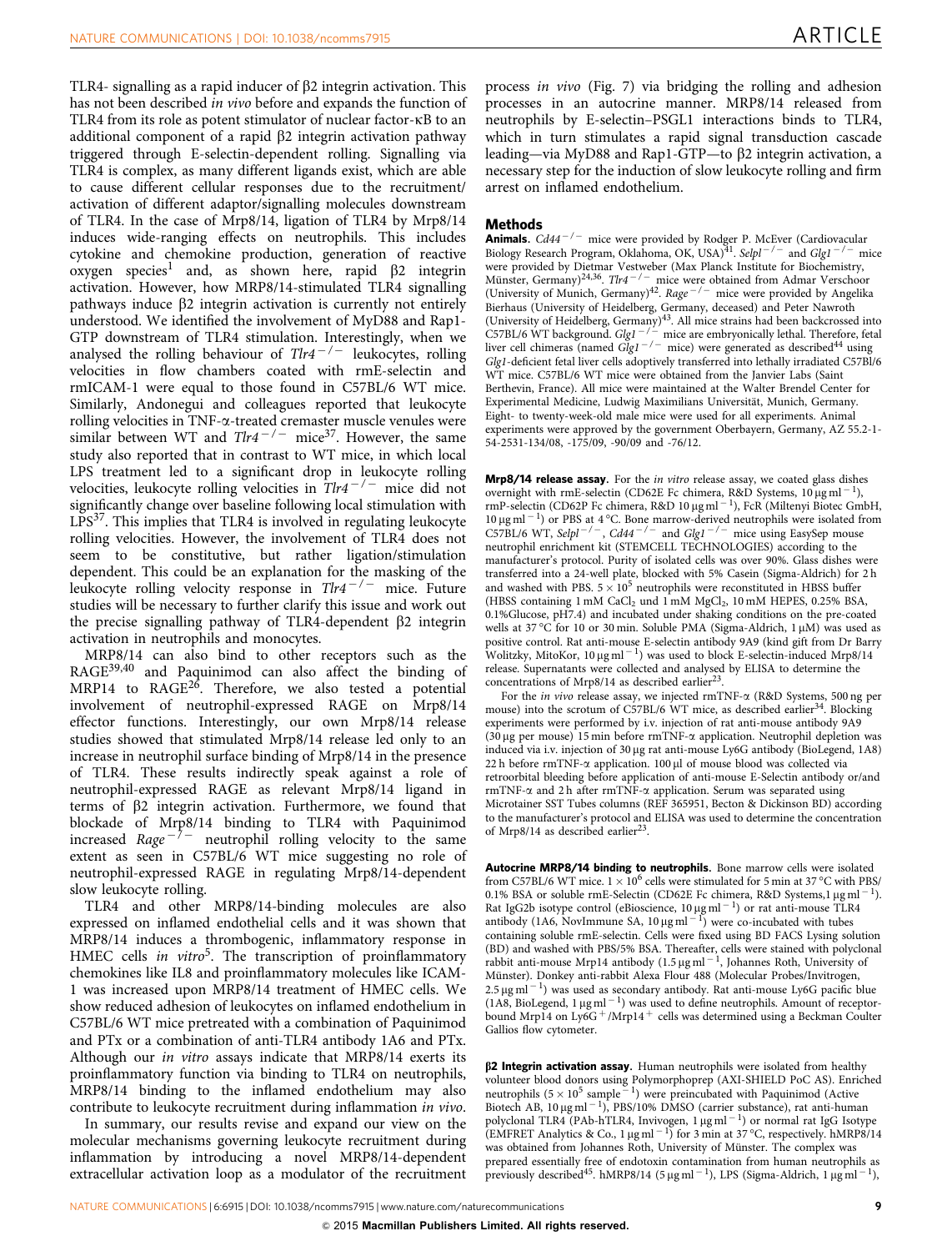<span id="page-9-0"></span>PMA (Sigma-Aldrich,  $1 \mu$ M) or PBS/0.1% BSA were added to vials containing mouse anti-human  $\beta$ 2 integrin activation antibody KIM127 (Invivo, 10 µg ml<sup>-</sup> 1) or mAB 24 (Hycult Biotech, 10  $\mu$ g ml $^{-1}$ ) or IgG1 Isotype control antibody (BioLegend,  $10 \mu g$  ml<sup>-1</sup>) and warmed up to 37 °C for 5 min. Preincubated neutrophils and pre-warmed substance/antibody mix were pooled. Cells were stimulated for another 5 min at 37  $^{\circ}$ C in a total volume of 40 µl. Reaction was stopped by adding 900 µl ice-cold BD FACS Lysing solution (BD) and tubes were immediately transferred on ice. After 10 min fixation time, cells were washed and stained with goat anti-mouse PE antibody (BD Biosciences Pharmingen, 2.5  $\mu$ g ml  $^{-1}$ ). To define human neutrophils, cells were finally stained with mouse anti-human CD15-FITC (VIMC6, Miltenyi Biotec GmbH, 1:100) and mouse antihuman CD66abce-APC (TET2, Miltenyi Biotec GmbH, 1:100). Activation status of b2 integrins was determined using a Beckman Coulter Gallios flow cytometer. In a second set of experiments, total Mac-1 and total LFA-1 protein amount was investigated. For this approach, mouse anti-human CD11b (ICRF44, BioLegend,<br>5 µg ml <sup>– 1</sup>) or mouse anti-human CD11a (HI111, BD Biosciences Pharmingen,  $5 \,\mathrm{\mu g\,ml^{-1}}$ ) was used.

Rap1 activation assay. Human neutrophils were isolated from healthy volunteer blood donors using a double gradient with Histopaque-1119 and 1077 (Sigma-Aldrich). To assess active Rap1 in human neutrophils, a pull-down assay was performed with Rap1 Activation Kit (Milipore) according to the manufacturer's instructions. Briefly,  $4 \times 10^6$  human neutrophils were incubated or not with E-selectin (1  $\mu$ g ml $^{-1}$ ) or hMRP8/14 (5  $\mu$ g ml $^{-1}$ ) at 37 °C for 5 min in complete RPMI medium. For inhibitor experiments, cells were pretreated with Paquinimod (10  $\mu$ g ml<sup>-1</sup>) or rat anti-human TLR4 antibody (1  $\mu$ g ml<sup>-1</sup>) for 2 min before adding E-selectin or hMRP8/14. Ral GDS-RBD agarose (Milipore, 25 µl) was added to each cell extract and incubated for 50 min at 4 °C. Precipitates were then washed, re-suspended in 30  $\mu$ l of  $~\times$  2 sample buffer, boiled for 10 min at 95 °C and separated by 12% SDS–PAGE. Rabbit R̄ap1 antibody (Milipore, 1  $\mu$ g ml $^{-1}$ ) was used≀to detect active Rap1 (Rap1-GTP). Whole-cell lysates (10 µl) from each cell extract before adding agarose were used to assess total levels of Rap1. The band intensity was quantified by using the Image J software (NIH)<sup>[46](#page-10-0)</sup>. Blood drawing for isolation of human neutrophils from healthy human volunteers was performed with informed consent and approved by the local ethics committee at the University of Dresden, Germany.

In vitro and ex vivo flow chamber. To investigate rolling velocities, we used a<br>previously described flow chamber system<sup>[29](#page-10-0)</sup>. Glass capillaries (Rect. Boro Capillaries  $0.04 \times 0.40$  mm ID, VitroCom) were coated overnight with rmE-selectin (CD62E Fc chimera, R&D Systems, 20  $\mu$ g ml<sup>-1</sup>) or a combination of rmE-Selectin and rmICAM-1 (ICAM-1 Fc chimera, R&D Systems, 15  $\mu$ g ml<sup>-1</sup>) and blocked with 5% casein (Sigma-Aldrich) for 2 h. Whole blood was collected from C57BL/6<br>WT, *Rage <sup>- / -</sup> or Tlr4 <sup>- / -</sup> mice via the carotid artery and heparinized. Depending* on the desired condition, Paquinimod (Active Biotech AB,  $10 \,\mathrm{\mu g\,ml}^{-1}$ ), rat IgG2b (BD Biosciences Pharmingen,  $10 \mu g$  ml<sup>-1</sup>), rat anti-mouse TLR4 antibody 1A6 (1A6, NovImmune SA,  $10 \mu g$  ml<sup>-1</sup>) or Lovastatin (Calbiochem, Merck KGaA,  $100 \,\mu$ M) was added to the blood sample, respectively. Samples were preincubated for 3 min at 35 °C and perfused through the microflow chambers using a high precision perfusion pump at a shear stress level of 2.7 dyn cm<sup>-2</sup>. For ex vivo flow chamber assays, C57BL6/WT mice were pretreated by i.p. application of either<br>control peptide (BIOMOL, 1 mg kg <sup>– 1</sup>) or MyD88 inhibitor IMG2005 (BIOMOL,  $1 \text{ mg kg}^{-1}$ ) for 24 h. Carotid artery catheter was placed and mouse blood directly perfused through the microflow chamber at a shear stress level of 3-4 dyn cm<sup>-2</sup>. One representative field was recorded for 5 min using an Olympus BX51WI microscope with a CCD camera (model CF8/1, Kappa) and a water immersion objective (x40/0.8 NA, Olympus). Rolling velocity of the cells was determined using Fiji software<sup>46</sup>

TNF- $\alpha$ -induced inflammation model of mouse cremaster muscle. The TNF- $\alpha$ induced inflammation model of the mouse cremaster muscle was performed as described previously in C57BL/6 WT mice<sup>[34](#page-10-0)</sup>. Briefly, C57BL/6 WT mice were pretreated i.p. with a combination of Paquinimod (Active Biotech AB,  $10 \text{ mg kg}^{-1}$ ) + PTx (Sigma-Aldrich, 4 µg per mouse) or rat anti-mouse TLR4 antibody (1A6, NovImmune SA, 100 µg per mouse) + PTx (Sigma-Aldrich,  $4 \mu$ g per mouse). PBS/10%DMSO (carrier substance) + PTx and rat IgG2b (eBioscience,  $100 \,\mu$ g per mouse) + PTx were used as controls, respectively. In a second set of experiments, rat anti-mouse anti-E-selectin antibody 9A9 (100 µg per mouse) was applied concomitantly. Depending on the desired condition and for the investigation of in vivo rolling velocities, Paquinimod, PBS/10% DMSO, 1A6 and rat IgG2b isotype control were applied without PTx. 500 ng of rmTNF-a (R&D Systems, 500 ng mouse  $^{-1}$ ) was applied to the mouse scrotum 1 h later. After 2 h of rmTNF-a application, cremaster muscle was dissected. Mean rolling velocities and number of adherent cells per mm were determined using intravital microscopy (Olympus BX51WI microscope, water immersion objective x20, 0.95 numerical aperture, Olympus). All scenes were recorded using a CCD camera (model CF8/1, Kappa) and virtual dub software for later off-line analysis. During the entire observation, the cremaster muscle was superfused with thermo-controlled (35 °C) bicarbonate-buffered saline. Postcapillary venules under observation ranged from

20 to 40 mm in diameter. Microvascular parameters (venular diameter, venular vessel segment length) were determined using Fiji software<sup>46</sup>.

Statistical analyses. All data were analysed and plotted using Graph Pad Prism 6.05 Software (GraphPad Software Inc.). For pairwise comparison of experimental groups, a paired t-test was performed. Depending on the condition, we used oneway analysis of variance with either Dunnett's post-hoc test (comparison of experimental groups against control) or Tukey's post-hoc test (comparison of all experimental groups against each other) or a two-way analysis of variance with Tukey's post-hoc test (comparison of paired experimental groups against each other) for multiple comparison.  $P$ -values $< 0.05$  were considered statistically significant.

### References

- 1. Ehrchen, J. M., Sunderkotter, C., Foell, D., Vogl, T. & Roth, J. The endogenous Toll-like receptor 4 agonist S100A8/S100A9 (calprotectin) as innate amplifier of infection, autoimmunity, and cancer. J. Leukoc. Biol. 86, 557–566 (2009).
- 2. Foell, D., Wittkowski, H., Vogl, T. & Roth, J. S100 proteins expressed in phagocytes: a novel group of damage-associated molecular pattern molecules. J. Leukoc. Biol. 81, 28–37 (2007).
- 3. Vogl, T., Gharibyan, A. L. & Morozova-Roche, L. A. Pro-inflammatory S100A8 and S100A9 proteins: self-assembly into multifunctional native and amyloid complexes. Int. J. Mol. Sci. 13, 2893–2917 (2012).
- 4. Edgeworth, J., Gorman, M., Bennett, R., Freemont, P. & Hogg, N. Identification of p8,14 as a highly abundant heterodimeric calcium binding protein complex of myeloid cells. J. Biol. Chem. 266, 7706–7713 (1991).
- Viemann, D. et al. Myeloid-related proteins 8 and 14 induce a specific inflammatory response in human microvascular endothelial cells. Blood 105, 2955–2962 (2005).
- 6. Ryckman, C., Vandal, K., Rouleau, P., Talbot, M. & Tessier, P. A. Proinflammatory activities of S100: proteins S100A8, S100A9, and S100A8/A9 induce neutrophil chemotaxis and adhesion. J. Immunol. 170, 3233–3242 (2003).
- 7. Newton, R. A. & Hogg, N. The human S100 protein MRP-14 is a novel activator of the beta 2 integrin Mac-1 on neutrophils. J. Immunol. 160, 1427–1435 (1998).
- 8. Vogl, T. et al. MRP8 and MRP14 control microtubule reorganization during transendothelial migration of phagocytes. Blood 104, 4260–4268 (2004).
- 9. Loser, K. et al. The Toll-like receptor 4 ligands Mrp8 and Mrp14 are crucial in the development of autoreactive  $CD8 + T$  cells. Nature Med. 16, 713-717 (2010).
- 10. Petersen, B. et al. The alarmin Mrp8/14 as regulator of the adaptive immune response during allergic contact dermatitis. EMBO J. 32, 100–111 (2013).
- 11. Roth, J. et al. Complex pattern of the myelo-monocytic differentiation antigens MRP8 and MRP14 during chronic airway inflammation. Immunobiology 186, 304–314 (1992).
- 12. Lugering, N. et al. Immunohistochemical distribution and serum levels of the  $Ca(2+)$ -binding proteins MRP8, MRP14 and their heterodimeric form MRP8/14 in Crohn's disease. Digestion 56, 406–414 (1995).
- 13. Tibble, J. A. & Bjarnason, I. Non-invasive investigation of inflammatory bowel disease. World J. Gastroenterol. 7, 460–465 (2001).
- 14. Brun, J. G., Jonsson, R. & Haga, H. J. Measurement of plasma calprotectin as an indicator of arthritis and disease activity in patients with inflammatory rheumatic diseases. J. Rheumatol. 21, 733–738 (1994).
- 15. Schonthaler, H. B. et al. S100A8-S100A9 protein complex mediates psoriasis by regulating the expression of complement factor C3. Immunity 39, 1171–1181 (2013).
- 16. Frosch, M. et al. Myeloid-related proteins 8 and 14 are specifically secreted during interaction of phagocytes and activated endothelium and are useful markers for monitoring disease activity in pauciarticular-onset juvenile rheumatoid arthritis. Arthritis Rheum. 43, 628–637 (2000).
- 17. Foell, D., Frosch, M., Sorg, C. & Roth, J. Phagocyte-specific calcium-binding S100 proteins as clinical laboratory markers of inflammation. Clin. Chim. Acta 344, 37–51 (2004).
- 18. Lugering, N. et al. The myeloic related protein MRP8/14 (27E10 antigen)- usefulness as a potential marker for disease activity in ulcerative colitis and putative biological function. Eur. J. Clin. Invest. 25, 659–664 (1995).
- 19. Ley, K., Laudanna, C., Cybulsky, M. I. & Nourshargh, S. Getting to the site of inflammation: the leukocyte adhesion cascade updated. Nat. Rev. Immunol. 7, 678–689 (2007).
- 20. Kolaczkowska, E. & Kubes, P. Neutrophil recruitment and function in health and inflammation. Nat. Rev. Immunol. 13, 159–175 (2013).
- 21. Zarbock, A., Lowell, C. A. & Ley, K. Spleen tyrosine kinase Syk is necessary for E-selectin-induced alpha(L)beta(2) integrin-mediated rolling on intercellular adhesion molecule-1. Immunity 26, 773–783 (2007).
- 22. Zarbock, A., Ley, K., McEver, R. P. & Hidalgo, A. Leukocyte ligands for endothelial selectins: specialized glycoconjugates that mediate rolling and signaling under flow. Blood 118, 6743–6751 (2011).